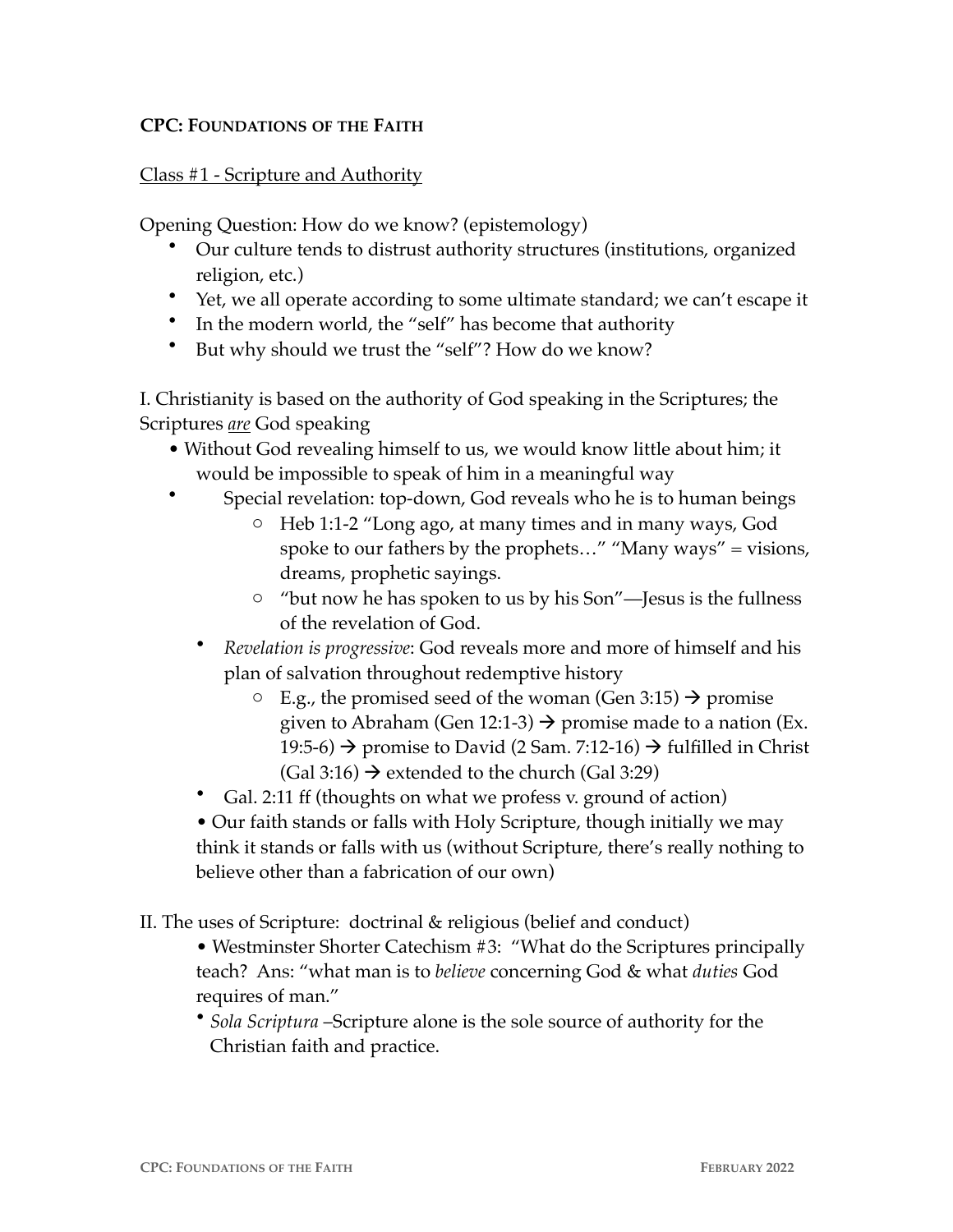III. What is Scripture?

- Scripture is the breath of God. "All scripture is breathed out by God and profitable for teaching, for reproof, for correction, and for training in righteousness" (2 Tim 3:16)
- Inspiration of Scripture: the Bible has been breathed out by the Spirit of God (see 2 Tim 3:16; 2 Pet. 1:21). Though written by human authors, God is the ultimate author of Scripture.
	- o Jesus affirmed this: "Your word is truth" (John 17:17); "Scripture cannot be broken" (John 10:35).
	- o The Holy Spirit used human authors to communicate the words of God, superintending the process down to the very words used by the author.
	- o Thus, Scripture is also inerrant and infallible.
	- o Gal 3:8; Heb 3:7; Rom 9:17 David, God or Holy Spirit, *all the same thing and effect*
- On the Spirit, Scripture and God's word: "words of knowledge" and "prophecy" do not have the self-authenticating force of the apostolic era, yet this does not mean the Spirit is no longer dynamic nor working in all things.

• Signs and wonders do not produce faith: Luke 16:27ff & 1 Cor. 1:22 "the Jews ask for a sign"

So - we seek to test our lives, and certainly what and who we are as a church, by God's Word. It is our understanding of what is normal and right, though we are tempted to take culture/experience as normal.

IV. How do we know it is the word of God?

- Many don't think so why should they? (They shouldn't)
- How do we know anything is true? back to epistemology, ultimate foundations; what counts as evidence?
- WCF 1.4 on inner testimony of the Holy Spirit: "our full persuasion and assurance of the infallible truth, and divine authority thereof, is from the inward work of the Holy Spirit bearing witness by and with the Word, in our hearts" (we know its true the same way we know honey is sweet; we've tasted it!)
- why we call it revelation ("reveal") ; 1 Cor 2:6-16 & 2 Cor 4:3-6: the testimony of the Holy Spirit
- Other "evidences" –unity of themes/message of Scripture; predictive prophecy (Psalms 22; Dan 2, 7; Isa. 53)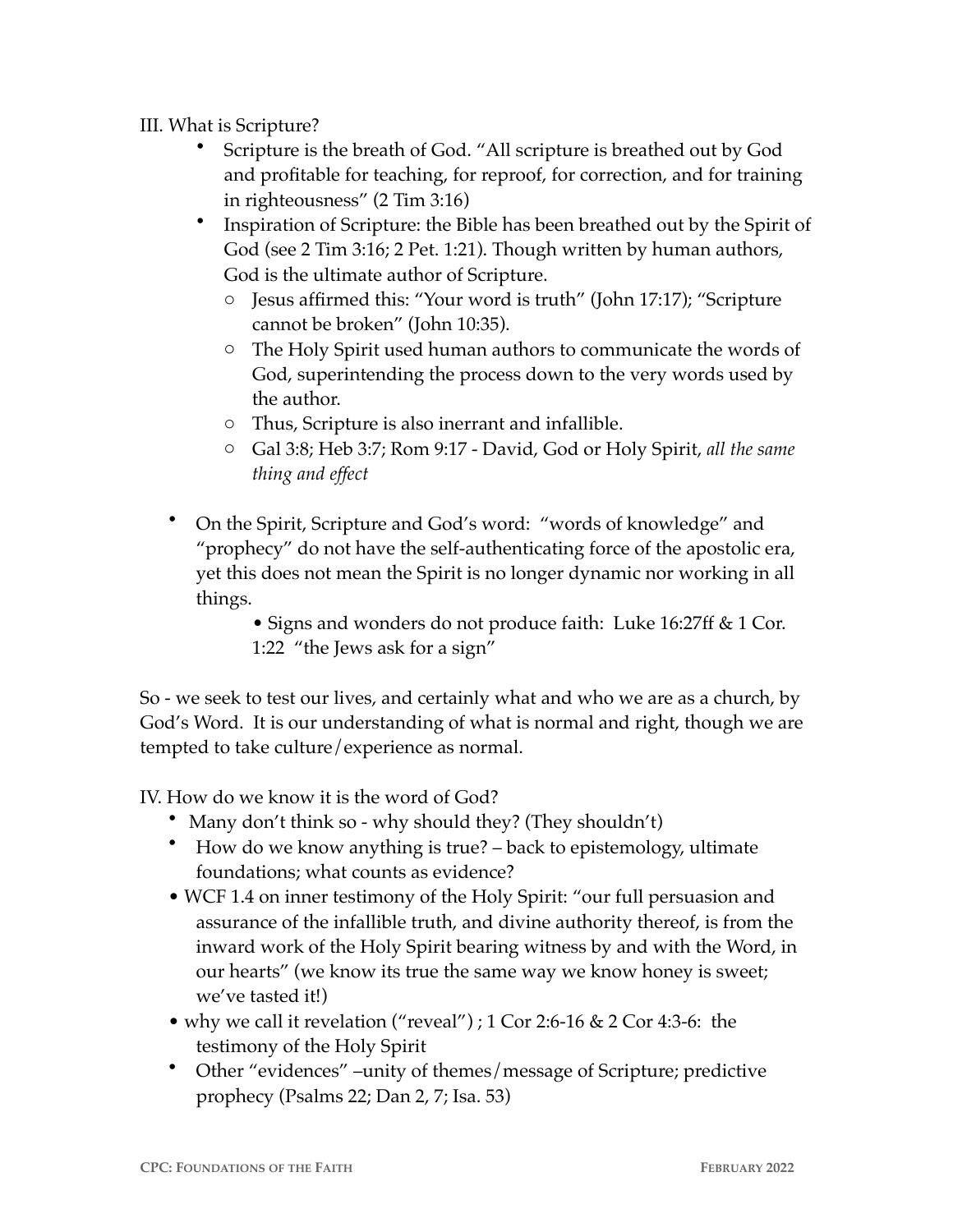V. Formation of the Canon

• In general, apostolic origin was recognized and accepted early -- this understanding begins in the NT itself

» 1 Thes 4:2 (authority of Jesus Christ); 2 Thes 3:14 (immediate recognized authority); 1 Cor 14:36ff (Paul's word = God's word); Col 4:16; 2 Peter 3:16 ("other" scriptures); 1 Tim 5:18 (Luke and Deuteronomy side by side)

• it carries into the early church: Polycarp quotes Psalms and Ephesians together; Clement quotes Isaiah and Matthew.

- Early church universally accepted the four gospels; Paul's thirteen letters; contested books: Hebrews, James, 2 Peter, Jude, Revelation
- Question of canon was largely settled before Council of Nicea in 325 A.D. (contra Dan Brown's *Da Vinci Code*)
- Council of Carthage (397 A.D.): affirmed the complete list of NT books
- Church fathers did not "pick" which books to put in the Canon; they recognized which books were inspired.

VI. Hermeneutics: grammatico-historical. What it meant then is what it means today.

- "It cannot mean today what it never meant then"
- Not a matter of subjective opinion; but focuses on grammar/syntax (what words and rules of language meant to original audience); and the historical context)
- Good questions to ask: 1) who is the author? 2) what is the genre of the text? 3) when was it written? 4) where is it located? 5) why was it written?
- Question to Waltke: "Did people really understand what the prophets were saying to them?" Waltke: "Well enough to kill them!"

Amy Carmichael: "The amazing thing is that everyone who reads the Bible has the same joyful thing to say about it. In every land, in every language, it is the same tale: Where that Book is read, not with the eyes only, but with the mind and heart, the life is changed. Sorrowful people are comforted, sinful people are transformed, people who were in the dark walk in the light. Is it not wonderful to think that this Book, which is such a mighty power if it gets a chance to work in an honest heart, is in our hand today? And we can read it freely, no man making us afraid."